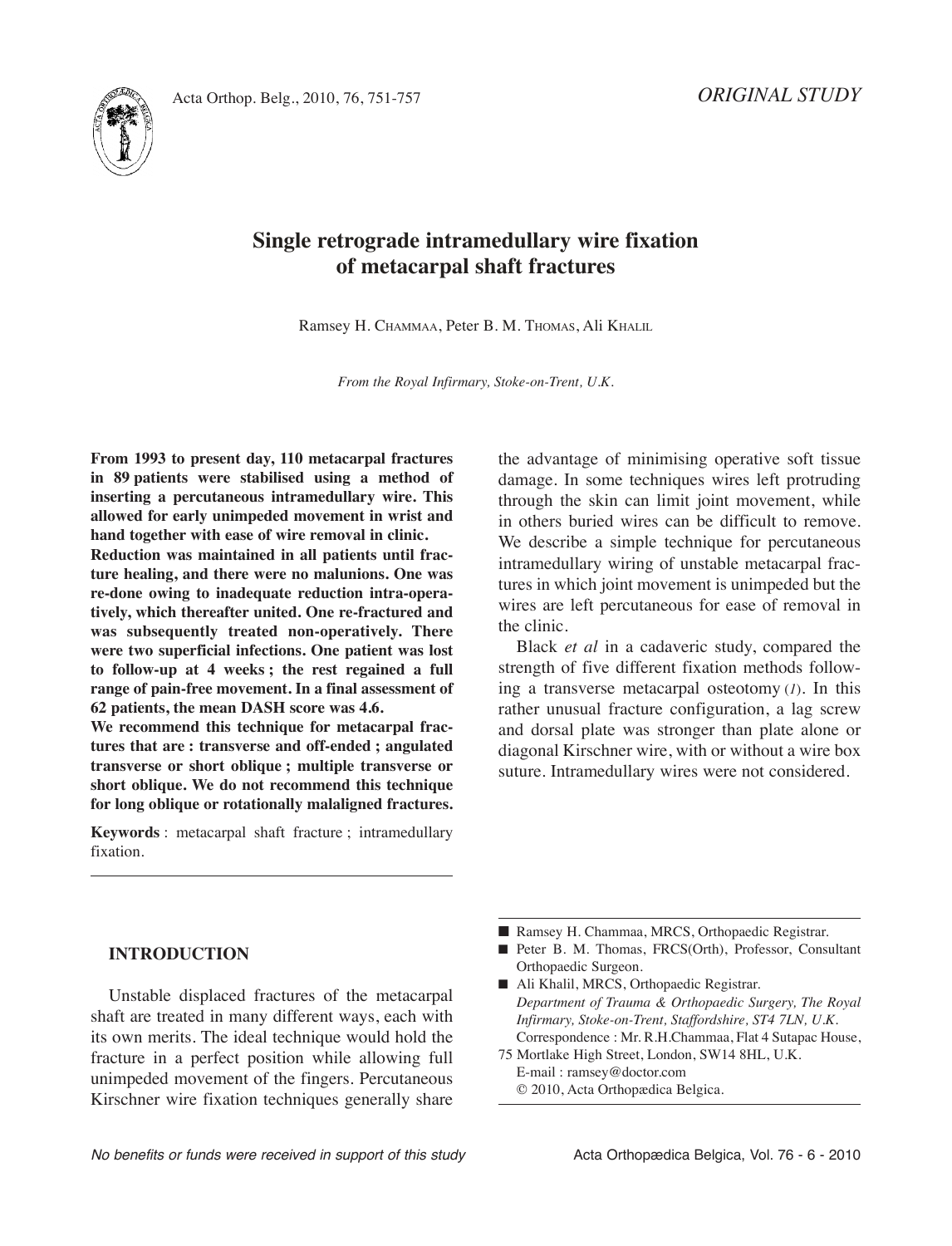Vanik *et al* did a similar cadaveric study, but again did not test a longitudinal intramedullary wire (*13*)*.* They found that the best intraosseous loop configuration was as strong as a dorsal plate, but did not try supplementing this with an interfragmentary screw.

Firoozbakhsh *et al* cyclically loaded an oblique osteotomy in cadaveric metacarpals fixed in five different ways (*2*)*.* A dorsal plate and interfragmentary screw was the strongest. Stacks of two or five intramedullary Kirschner wires were deemed as failing when "excessive relative movement between the rod and the bone" was observed. Excessive relative movement was not defined but no intramedullary Kirschner wires broke. None of these studies addressed how strong the fixation of a metacarpal fracture needs to be, and whether there is an optimum stiffness of fixation beyond which fracture healing is slowed or inhibited.

Stern *et al* retrospectively reviewed 258 patients who had undergone internal fixation of metacarpal and phalangeal fractures in Cincinatti (*11*)*.* A metacarpal fracture had been fixed with a plate in only 29 of these patients. in two patients there was some permanent stiffness, and three developed nonunions. They described an overall complication rate of 29% in the plated acute metacarpal fractures. On the other hand, Ford *et al* achieved uniformly satisfactory results in 26 unstable or displaced metacarpal fractures treated by open reduction and internal fixation with AO minifragment screws and plates (*3*)*.*

Mennen described the use of his own clamp-on plate in 15 metacarpal fractures reporting an operating time between 10 and 15 minutes and a perfect result in all cases (*9*)*.*

Smith and Peimer suggested open reduction of all unstable metacarpal fractures and fixation with plates and screws or crossed Kirschner wires. They did not consider intramedullary wiring (*10*)*.*

Suman described nine fractures in five patients treated by running a Kirschner wire transversely across adjacent metacarpal necks and then inserting longitudinal single intramedullary wires (*12*). He did not explain whether the intramedullary wire was introduced from the proximal or distal end of the metacarpal, and the diagram showed an improbable bone with a convex articular surface at each end. He

did say that all the wires were left percutaneous and removed three weeks later, but it is not clear which end of the intramedullary wire was left protruding. Transverse wires could cause problems by transfixing the interosseous muscle mechanism.

Lord pointed out that transverse wires had been found to "affect the efficiency of the intrinsic muscle mechanism" but stated that plaster treatment as advocated originally by Bunnell resulted in "hand stiffness, malunion, necrotic skin areas and great economic loss" (*7*). Lister described in 1978 the use of intraosseous wiring supplemented by a single Kirschner wire (*6*). He emphasized that fixation should be rigid – this was at a time when the original AO principles still held sway – and stated that a single Kirschner wire on its own is not rigid enough while two may hold the fracture ends apart.

Hall developed 0.8 mm pre-curved rods with which he treated 70 metacarpal and 21 phalangeal fractures (*5*). Depending on the position of the fracture, the rods were introduced through proximal or distal portals on the dorsal aspect of the metacarpal shaft using a 1 cm incision. The rods were cut 1-2 mm from the bone and were apparently not removed. He stated that there were no malunions, but did not give his definition of malunion.

Varela and Carr described "a slight modification of Hall's technique" also using 0.8 mm intramedullary rods through proximal or distal ports (*14*). The distal port was extra-articular, 1 cm proximal to the distal articular surface. They pointed out that the diameter of the metacarpal canal increases from index to little finger, accepting from two to five rods. They did not give detailed results nor did they say how many cases were treated. No wires were removed.

Manueddo and Della Santa treated 23 metacarpal fractures in a similar way with fasciculated pinning, inserting multiple flexible 0.8 mm Kirschner wires through a hole made in the dorsum of the proximal end of the metacarpal (*8*)*.* The wires were buried and left in place permanently. They reported that all the patients were "subjectively satisfied" at 5 years with only one patient having a reduced range of motion.

Gonzales and Hall also used stacks of three to five 0.8 mm Kirschner wires to treat 98 closed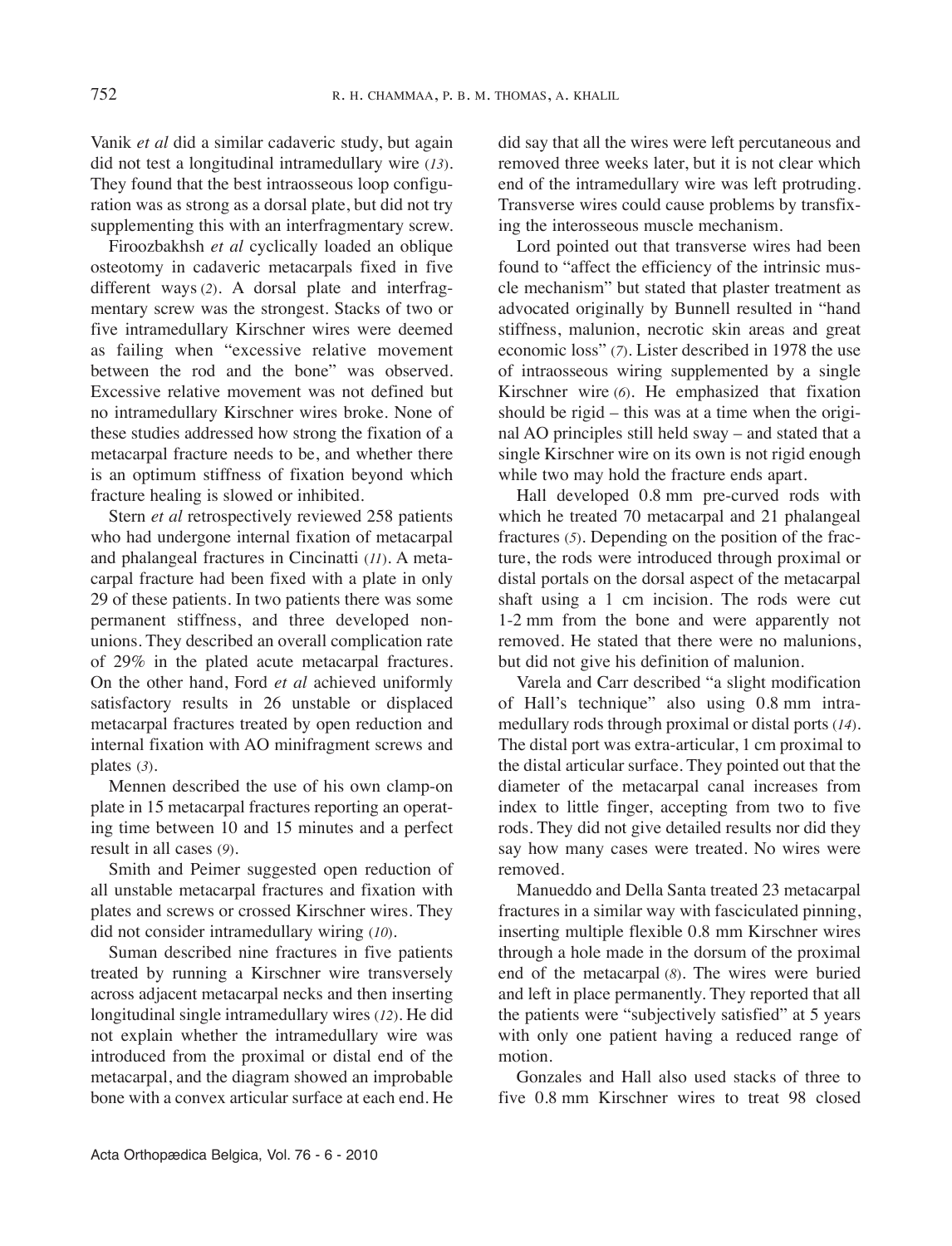unstable metacarpal fractures (*4*)*.* The wires were buried and left in place permanently. Fifteen patients were lost to follow-up but of the rest only two had a malunion greater than 5° and one had a 20° rotational malunion. All but two regained a full range of movement.

Vom Saal had described in 1952 the use of a single intramedullary wire, treating three metacarpal fractures in two patients with a wire inserted from the metacarpal head and left protruding distally at the metacarpophalangeal joint (*15*)*.* He did not comment on the limitation to movement that this would impose.

Lord treated 30 patients with an intramedullary wire inserted through the metacarpal head which was left to protrude distally and was removed "in most cases" at three weeks. He admitted that metacarpophalangeal joint movement was limited while the wire was in place, but stated that it returned to normal shortly after removal of the wire. He also stated that "entry into the carpometacarpal joint seems to cause no ill effects".

#### **PATIENTS AND METHODS**

One hundred and ten metacarpal fractures in 89 patients were treated over a 17 year period. All patients were followed to radiological union of the fractures. in a final telephone questionnaire, the satisfaction of 62 patients was assessed using the Disabilities of the Arm, Shoulder and Hand (DASH) Score.

#### *Operative Technique*

Under a general anaesthetic without tourniquet and using image intensifier control a single Kirschner wire is inserted into each fractured metacarpal (fig 1). A long 0.8 mm Kirschner wire with one pointed and one rounded end is selected. With the metacarpophalangeal joint flexed to 90° the pointed end of the Kirschner wire, mounted in a wire driver drill, is run into the distal end of the metacarpal, through the distal articular surface and in the line of the intramedullary cavity. The fracture is reduced by closed manipulation and the wire is passed across the fracture into the medullary cavity of the proximal fragment. The wire is advanced to the proximal end of



*Fig. 1.* — Preoperative AP and Lateral radiographs showing a severely angulated fracture of the midshaft of the fifth metacarpal.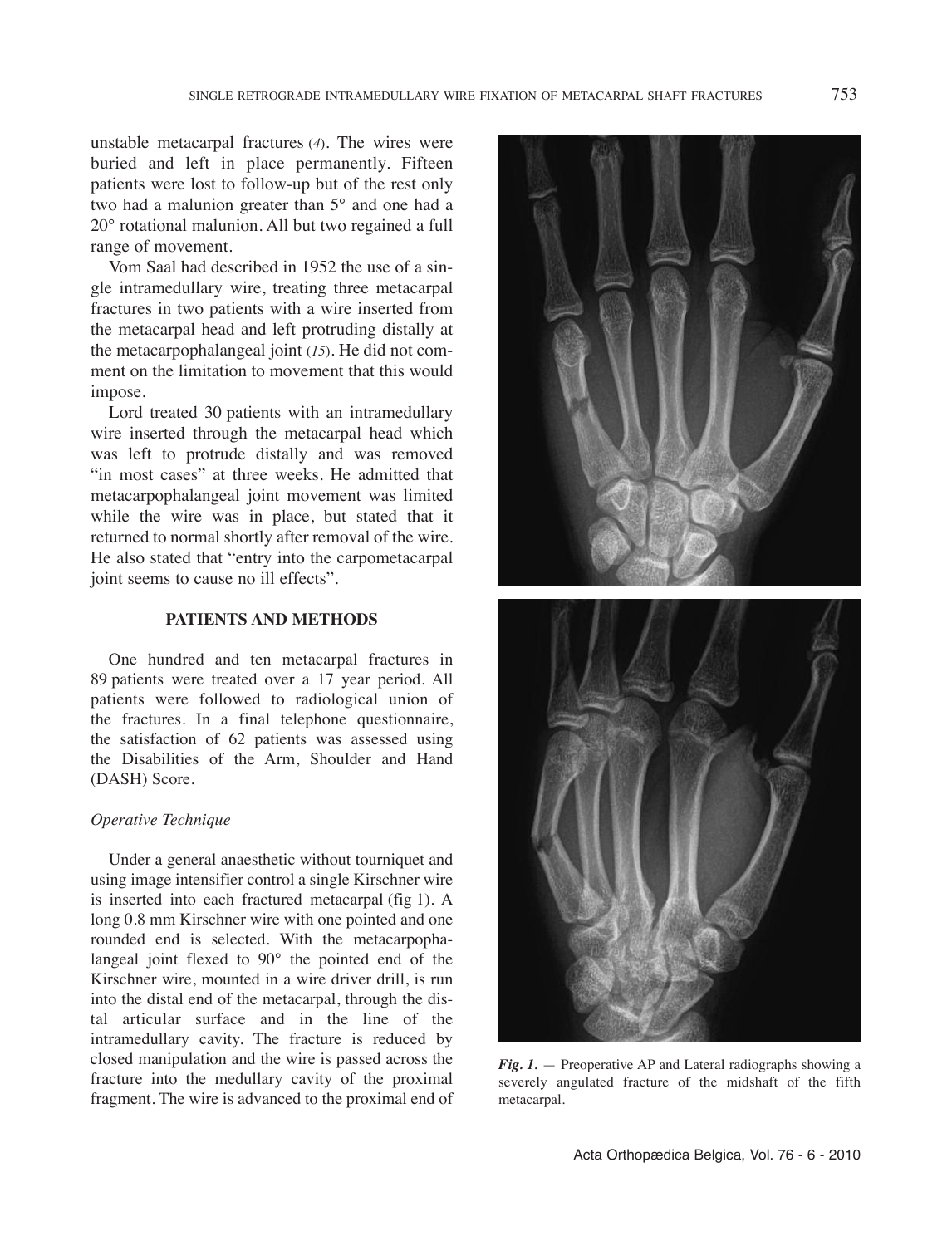the metacarpal, and the wrist is then put into a fully flexed position. The wire is then advanced using a manual wire holder, rotating it about a third of a revolution in each direction to prevent any soft tissues becoming wound around it. The wire is advanced further until it begins to tent the skin on the dorsum of the wrist. It should reach the skin approximately 1 cm proximal to the proximal end of the metacarpal. A small exit incision is made. The wire is advanced again and the manual driver is now removed from the distal end and placed on the proximal end of the wire. It is then withdrawn proximally until the image intensifier picture confirms that its distal end is just within the metacarpal head, clear of the articular surface. An incision is made from the proximal exit point distally towards the base of the metacarpal. The incision is usually around 1.5 cm in length. The wire is bent back distally through this incision, the point of bending being where the wire emerges from the metacarpal. This bend takes the wire clear of the wrist joint. The wrist is then extended fully to check that the wire does not limit dorsiflexion. The bend also prevents the wire from subsequently migrating distally into the metacarpophalangeal joint. The incision is closed leaving the wire protruding from its distal end. A plaster of Paris volar slab is applied to support the palm with the wrist in 10° of extension. Hand therapy to regain full finger movement begins the following day. The slab and sutures are removed after 8 days. Full wrist and finger movement is then encouraged. At 5 weeks, or when there are radiological signs of healing, the wire is removed by drawing it proximally out of the metacarpal in the clinic.

## **RESULTS**

One hundred and ten fractures were treated in 89 patients (80 male, 9 female). All fractures were closed but displaced transverse or short oblique without rotatory malalignment. All were considered to be unstable during manipulation under a general anaesthetic.

Thirty-nine patients had a fracture of the  $5<sup>th</sup>$  metacarpal, 14 had a fracture of the  $4<sup>th</sup>$  metacarpal, 11 had a fracture of the  $1<sup>st</sup>$  metacarpal ; 46 had multiple fractured metacarpals.

The median operating time, taken from the anaesthetic record, was 20 minutes (range : 15-40).

The mean patient age was 24.2 years (range: 16-77).

The median preoperative worst fracture angle on radiographs was 41° (range : 20°-70°).

The median postoperative worst fracture angle on radiographs was 2° (range : 0°-10°).

The median time to final follow-up was 16 months (range : 5-28).

We attempted to contact all the patients by telephone to assess the longevity and functional outcome of their treatment. Of the 62 patients successfully contacted, 8 were not working and 16 were students who only missed a few days of study. The other 38 returned to work after a mean of 5 weeks (range : 3-8).

One patient sustained a refracture in a second injury 6 weeks after the first. The second fracture was minimally displaced and was treated conservatively. Two patients developed a wound infection described as superficial. It settled with oral antibiotic treatment.

The sixty-two patients successfully contacted by telephone were assessed according to the DASH scoresheet :

- Ranging from 0 (best possible score) to 100 (worst possible score).
- Comprising 30 components, with no more than three items missing to be considered a valid score. Focuses on severity of symptoms including pain, stiffness, weakness and tingling and activities of daily living including opening a jar ; turning a key ; writing ; pushing a door ; washing ; dressing and household chores.

Mean score was 4.6 (range : 0-6.9)

No patient described any pain, deformity, loss of range of movement, or interference with work or hobbies following hand therapy at time of discharge. One patient described a small lump at the fracture site. Seven patients described the result as "good" while the other fifty-five described it as "excellent".

#### **DISCUSSION**

Many isolated metacarpal fractures can be treated conservatively provided that they are stable enough to allow mobilisation of the fingers to begin within a few days of the injury. If they are angulat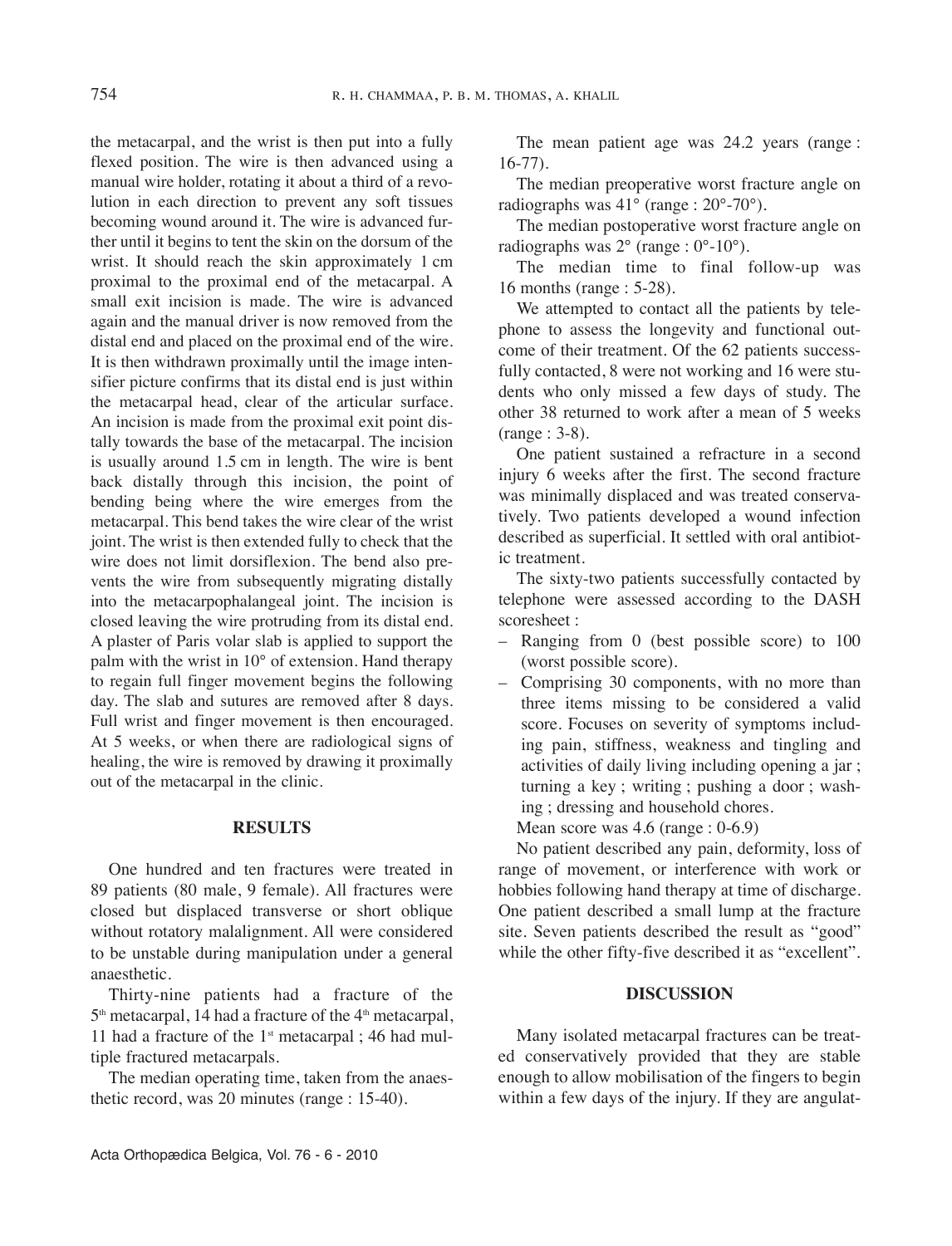ed, rotated or shortened, or especially if they are multiple, they will require fixation of some sort. Most metacarpal fractures that require manipulation will need to be fixed. Fixation allows earlier mobilisation of hands presenting with multiple or complex injuries. Very unstable fractures, such as those that are comminuted or those that are malrotated on presentation, usually require fixation with screws or plates.

We do not recommend the use of crossed Kirschner wires. Inserted by a closed technique they must transfix the interosseous muscles, and we agree with Lister's opinion (*6*) that they tend to hold fractures apart. An intraosseous wire loop or box suture is only of any use in holding transverse fractures or osteotomies, and an open technique must be used. Transverse fractures are better and more easily fixed with intramedullary Kirschner wires. We agree with Lord's view (*7*) that transverse Kirschner wires, as later used by Suman (*12*)*,* may damage the interosseous muscles or their tendons, and we do not find any need to use this technique. Although multiple intramedullary wires have been recommended by Hall (*5*), Verala *et al* (*14*), Manueddo *et al* (*8*) and Gonzales *et al* (*4*), we find that a single intramedullary wire is sufficient. None of the wires became bent at the fracture site, indicating that a single 0.8 mm wire is strong enough. Although insertion of the wire through the articular surface of the metacarpal head might be expected to cause problems in the metacarpophalangeal joint, we agree with the observation of Lord (*7*) that this is not the case, and we did not detect any such problems in our patients.

The technique that we have described is simple, reliable and effective when used for unstable metacarpal fractures that are (Fig  $2 \& 3$ ):

- 1. transverse and off-ended.
- 2. angulated transverse or short oblique.
- 3. multiple transverse or short oblique.

It is not recommended in metacarpal fractures that are :

- 1. long oblique.
- 2. rotationally malaligned.



*Fig. 2.* — The intraoperative position of the Kirschner wire is checked under image intensifier control.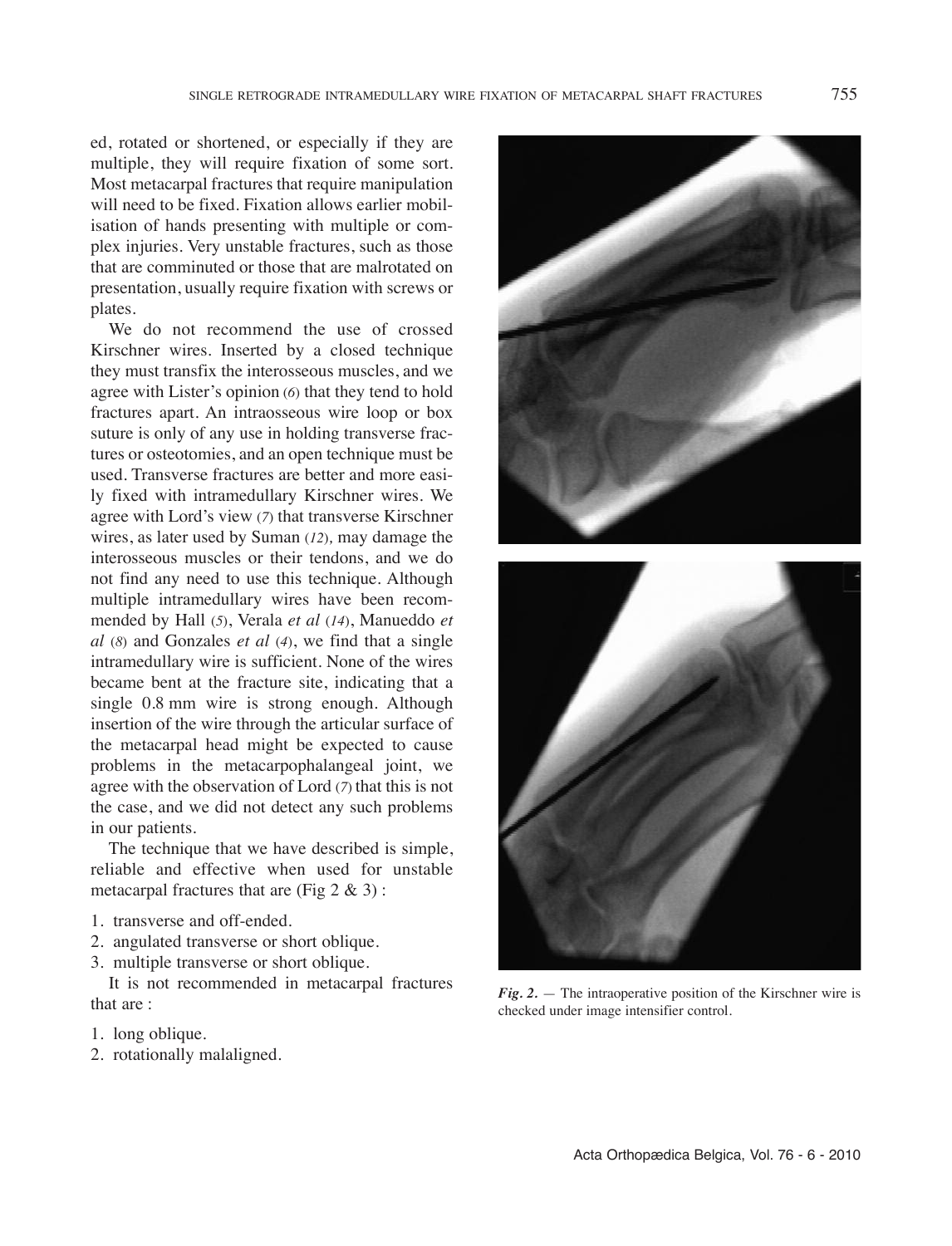



*Fig. 3* a-c. — AP, Oblique and Lateral films confirming radiological union prior to removal of the wire in clinic.

# **REFERENCES**

- **1. Black D, Mann R J, Constine R, Daniels A V**. Comparison of internal fixation techniques in metacarpal fractures. *J Hand Surg* 1985 ; 10A : 466-472.
- **2. Firoozbakhsh KK, Moneim MS, Howey T, Castaneda E, Pirela-cruz MA.** Comparative fatigue strengths and stabilities of metacarpal internal fixation techniques. *J Hand Surg* 1993 ; 18-A : 1059-1067.
- **3. Ford DJ, El-Hadidi, Lunn PG, Burke FD.** The fractures of the metacarpals ; Treatment by AO screw and plate fixation. *J Hand Surg* 1987 ; 12-B : 34-37.
- **4. Gonzales MH, Hall RF.** intramedullary fixation of metacarpal and proximal phalangeal fractures of the hand. *Clin Orthop Relat Res* 1996 ; 327 : 47-54.
- **5. Hall R F.** Closed flexible intramedullary rodding of metacarpal and phalangeal fractures. *Orthop Trans* 1985 ; 9 : 187-188.
- **6. Lister G.** intraosseous wiring of the digital skeleton. *J Hand Surg* 1978 ; 3 : 427-435.